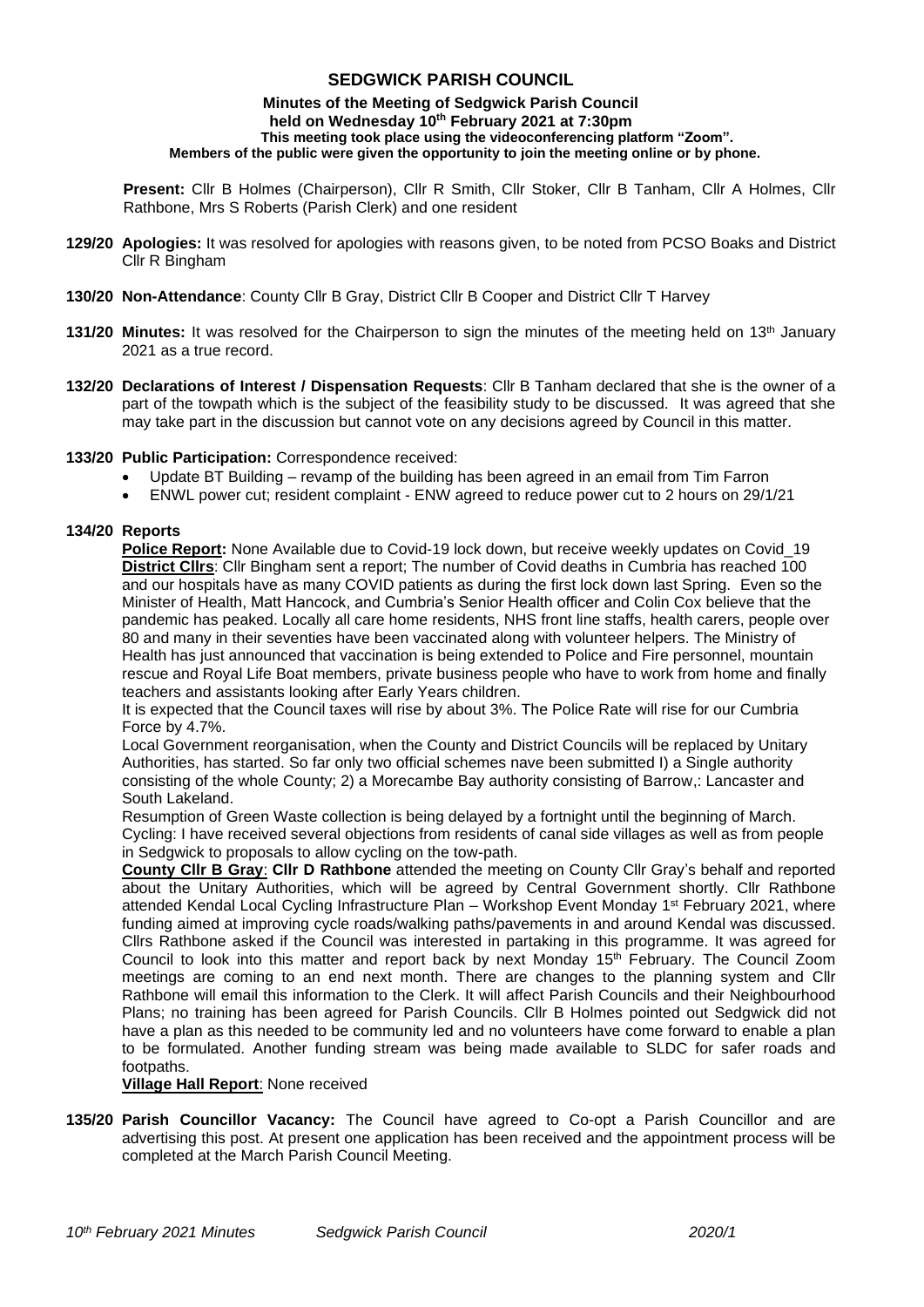# **136/20 Planning**:

SL/2020/0874 16 Hill Close - Council had emailed points to be discussed to B Fettis- SLDC Planning Officer – still awaiting a reply- Cllr Rathbone agreed to chase up if we did not receive a reply before the next meeting.

SL/2020/0890 Raines Hall Farm – Withdrawn – extension of caravan site

**137/20 Sedgwick Parish Council COVID 19** – Cllr B Holmes reported the update of the website with lockdown information. **Sedgwick Neighbours and Friends Resilience Group.** This group remains in operation and will continue to support residents as the second wave continues in the area. **Correspondence**: SLDC Large/Community Vaccination Centres, SLDC new infection drop but hospitals treating more patients than ever.

## **138/20 Highways/Footpaths**

- The Highways report was presented by Cllr A Holmes. All previous faults are logged and update, which can be found on the website. When Covid restrictions are lifted it was agreed to contact V Upton to arrange a Village walk with her, Cllr Stoker and Cllr A Holmes.
- Cllr A Holmes reported when she had checked the grit bin by the river it had poo bags in it, it was suggested for a bin to be requested by the river, Clerk to action and report back at the next meeting.
- Update of 20mile speed restriction Cllr B Tanham has emailed PC Jackson has suggested that residents form a community speed watch group to monitor traffic – It may not be feasible as the volunteers needed to be in a safe place to carry out duties. It was agreed to ask PC Jackson to survey Sedgwick and identify safe places.
- Signage 20 plenty Highways Officer Mr Dooz has yet to respond to requests for information Cllr Rathbone will take this up with V Upton.
- Victoria Upton from CCC Highways department has replied to our letter regarding pedestrian safety where the footpath crosses Back Lane. Extending the speed limit is not recommended but road markings and a beware of pedestrian sign would be investigated by CCC. Awaiting confirmation of a start date
- Safety at the aqueduct highways have agreed to improve signage on the north side by the addition of a sign closer to the aqueduct. Awaiting confirmation of a start date.
- Kendal Local Cycling Infrastructure Plan Workshop Event Monday 1st February 2021 at 1 30- 3 pm Cllr B Tanham reported she had attended this meeting and found it very informative about encouraging residents to walk and cycle where possible.
- Report of resident being abused by cyclists on Back Lane 24/1/21
- Highways Customer survey has been completed by Cllr B Holmes, pointing out difficulties with the system logging faults, request for postcode/ road names when none exist, a better system was requested using What3Words.

# **139/20 Playground /Millennium Field**

- 1. Monthly Safety Report: Cllr Stoker reported the playground hand sanitizers have been replaced, bin emptied, equipment checked over all ok. David Willacy has the wood to repair the tree house slide. If there is a cost to the repair it has been agreed the amount has to be brought to the Council for approval.
- 2. Update on Covid-19 5/1/21 lockdown implications reported by Cllr Stoker. The children's play area can remain open, but the adult gym equipment is still closed. All Covid-19 measures are in place and risk assessment updated. The adult gym equipment has been cordoned off and signage displayed that this equipment cannot be used during lockdown.
- 3. It was agreed to leave the Monkey tree to grow as the rabbits cannot eat the taller branches.
- 4. Cllr Stoker reported Mr G Wadsworth has agreed to empty grass cuttings and the Clerk will look into other means for future removal.

*Cllr Rathbone left the meeting and was thanked for his attendance.*

### **140/20 Canal Wildlife Area**

- a) The monthly safety check by Cllr Tanham was discussed and it was noted the spring bulbs had begun to flower and how it was being used more often by residents during Lock down.
- b) Cyclists using the Canal Path One of the "No Cycling" signs had been vandalised but was still in place.
- c) Woodland Management: contractors commenced work and signs erected to prevent residents taking wood away. The first stage along Back Lane has been completed but removing the diseased trees has caused other trees to lean precariously. Cllr B Holmes had agreed to meet the contractor on site and would speak to Mr Hearne to ensure these trees could be removed under the felling licence. The Contractor would remove these trees of no further charge if Council agreed to this.